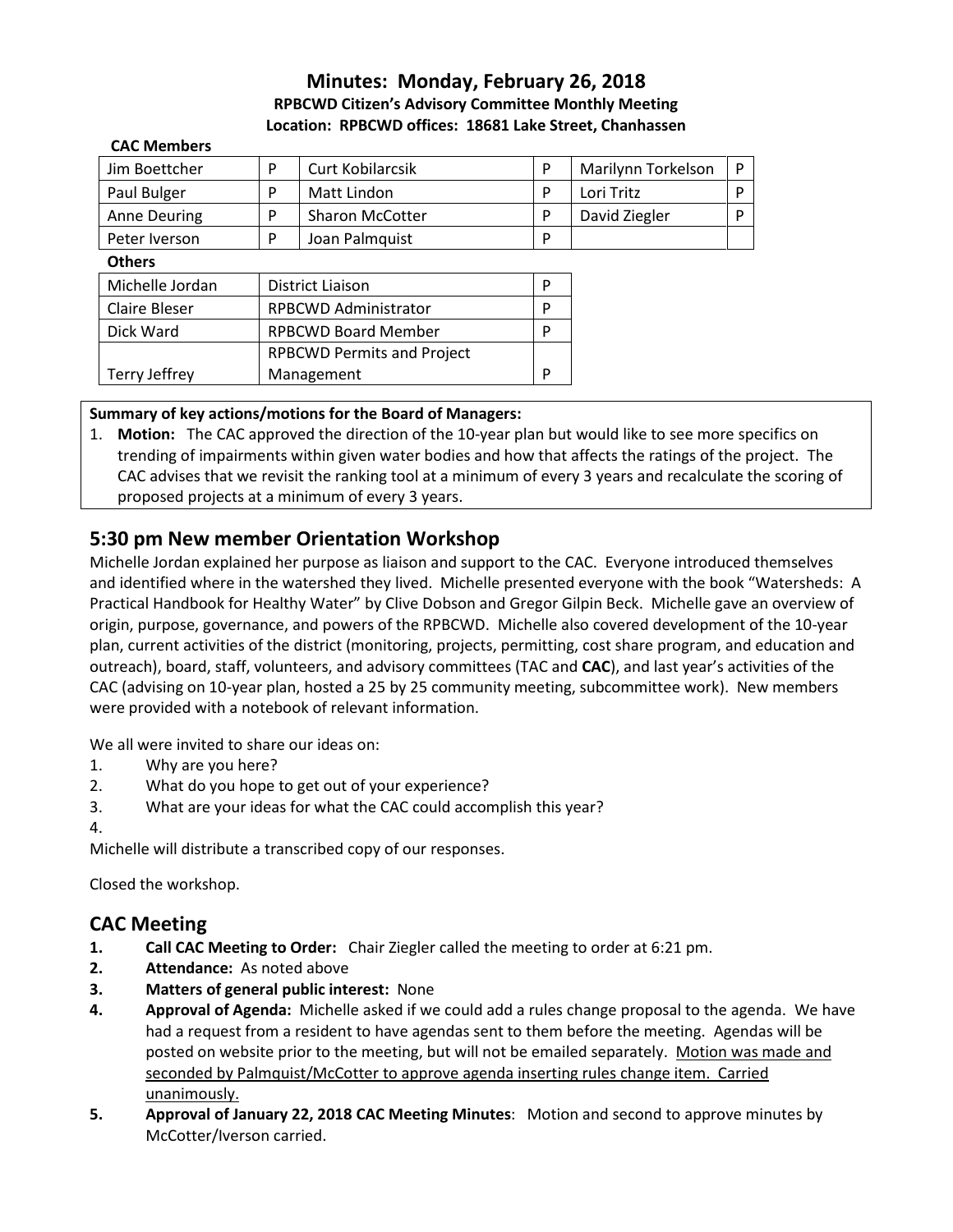**6. Election of Officers:** We would normally conduct elections in January except we were delayed by weather. Pete Iverson moved and Jim Boetcher seconded to adopt the slate of officers:

## Chair: David Ziegler Vice Chair: Sharon McCotter Recorder: Anne Deuring

Carried unanimously. Special thanks to Joan Palmquist for the past year of recordings.

**7. Update on public comments on 10-year Plan:** Claire Bleser, District Administrator, explained the next steps in the 10-year plan process. The public hearing will be at 7:00 pm on March 15 at the district offices. The Board of Managers will receive the comments from the public hearing, recommend modifications or not, and send it to BWSR (Board of Water and Soil Resources) for the ultimate approval.

Most comments have been positive. The goals were listed alphabetically, not prioritized, which has elicited many comments. This will be clarified in the final draft.

Several members of the CAC commented that the goals were not SMART (Specific, Measurable, Achievable, Relevant, Time-bound) enough. So the District added the following to Section 9:

The overarching district-wide outcomes of implementing this plan over the next 10 years will be:

- 41,000 linear feet of streambank, shoreline, ravine and slope stabilization
- 3,200 pounds of phosphorus reduction per year
- 11 acres of habitat restored
- 4.1 million gallons of groundwater conserved per year

Much discussion on the strength of the smart goals, frequency of reevaluations, effectiveness of regulations over projects, appetite for increasing levy, comprehensiveness of assessments, reacting to trends, length of trends, the ability to revise the plan if needs arise. David Ziegler moved and Joan Palmquist seconded to report to board that we approve the direction of the 10-year plan but would like to see more specifics on trending of impairments within given water bodies and how that affects the ratings of the project. Discussion none. Motion Carried. Paul Bulger moved and Sharon McCotter seconded that we revisit the ranking tool at a minimum of every 3 years and recalculate the scoring of proposed projects at a minimum of every 3 years. Manager Dick Ward emphasized it is a working document that can be changed. Motion carried.

**8. Rules Change Proposal:** Terry Jeffrey, Project & Permit Manager, stated that our efforts at restricting rates of water runoff is not creating the effect we want. We still have significant scour effect going on. We need a rule that seeks to prevent further channel erosion and we're trying to find most cost effective way to capture most benefit.

Proposal - Consider enhancing the stormwater management regulation to include a channel protection performance standard, as follows, instead of the existing 2-year rate control criteria: Match presettlement flow duration curve within 10%.

After extensive modeling we found extending detention by reducing the size of the primary orifice (outlet) for 2-year rains to be a cost effective. Projects would be exempt if they are improving impervious surface from existing conditions.

The CAC is eager to hear what the TAC thinks about this proposed regulation. A schematic would be helpful.

- **9. 2018 Priorities:** We will continue to check in on priorities.
- **10. Addition of bylaw change procedures:** The Board approved our bylaw change. Legal counsel Louis Smith simplified it as follows: These bylaws may be amended by a two thirds majority vote of the CAC members following 30 days written notice of the proposed amendment. Joan Palmquist moved and